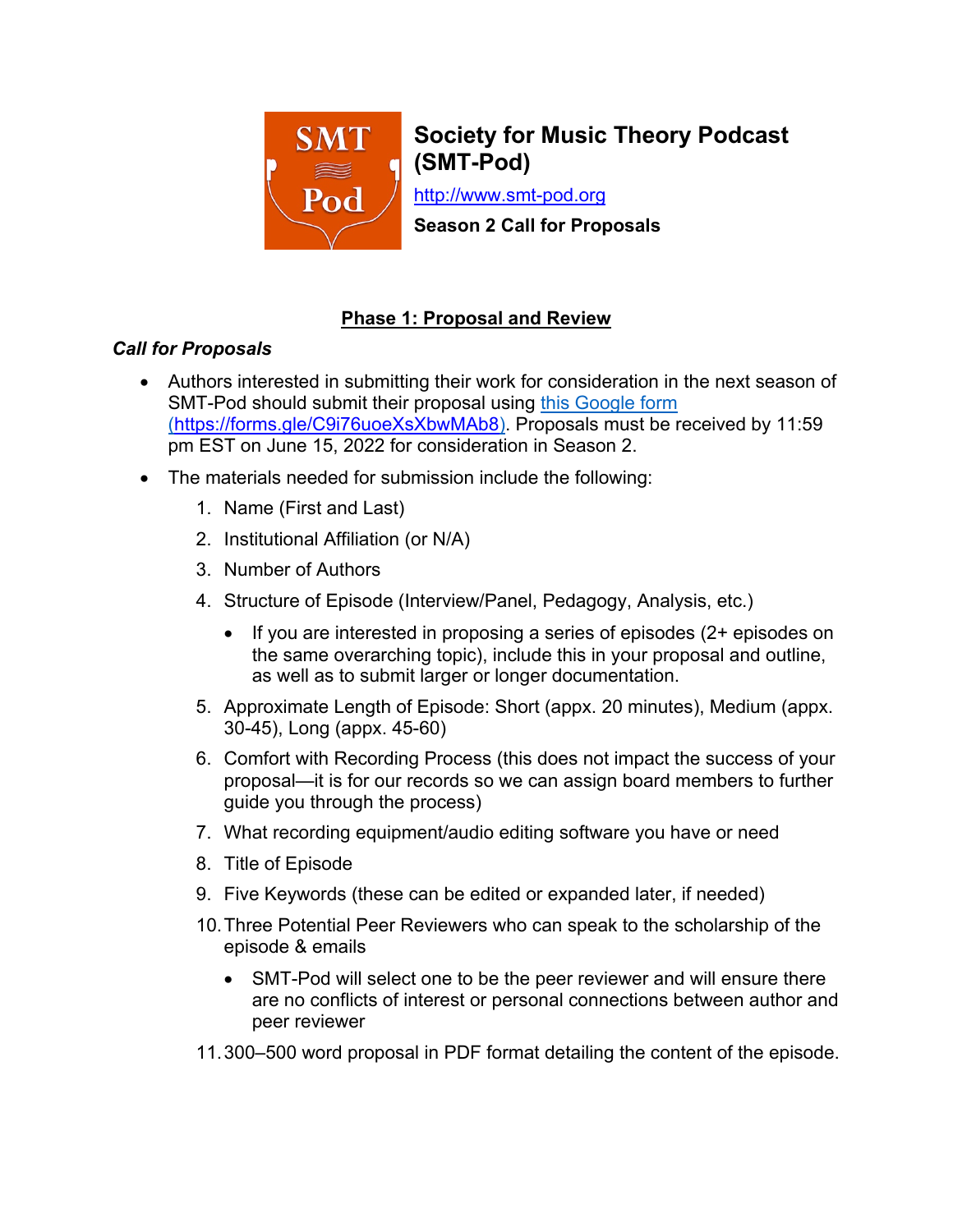- Your proposal should focus on your research, findings, and other content within your episode (such as interviews). Make it interesting and similar in tone to your podcast vision.
- 12.Outline of Episode in PDF format
	- Either in a diagram, chart, or bulleted outline, lay out the structure and length of the episode. You may want to include the length of each section, where bumper music should go/internal divisions you perceive, potential musical examples, and any other details that will help the board see your vision for your episode.
- 13.OPTIONAL: Tell us why you think your topic is particularly suited for SMT-Pod instead of other publications.
- 14.Acknowledgement of timeline and commitment to adhering to it.
	- Prior to submitting a proposal for each season, please review the timeline presented here. Talk to us in exceptional circumstances

#### *Open Collaborative Peer Review by Program Committee*

- All proposals will be reviewed by the program committee of SMT-Pod. They will not be reviewed anonymously, and committee members will keep the following criteria in mind when reading author's proposals:
	- i. Suitability for a podcast format (no excessive jargon, no reliance on visual materials, etc.)
	- ii. Creating a diverse set of topics in a season
	- iii. Possibility of reaching out to scholars in the field for commentary, relevant review, and/or contribution to the episode

#### *Acceptances and Meeting with SMT-Pod*

- 1. Accepted authors will be notified by email approximately 2 weeks after the call for proposals closes.
	- Those authors whose proposals have not been chosen for the current season will be provided ample feedback on their work, recommendations for moving forward, and/or suggestions for other publications which may be a better fit to showcase their research.
- 2. Accepted authors are encouraged to attend a Zoom meeting for which will be scheduled shortly after acceptances are sent. Authors will be presented with resources and guidelines, detailed schedules, and have the opportunity to ask questions to both the program and production committee.
	- This meeting will also include a discussion on obtaining copyright permissions for music or musical examples that are not in public domain.
	- We encourage all authors to listen to episodes from Season 1 to get ideas for their own episodes and to familiarize themselves with the production standards of SMT-Pod.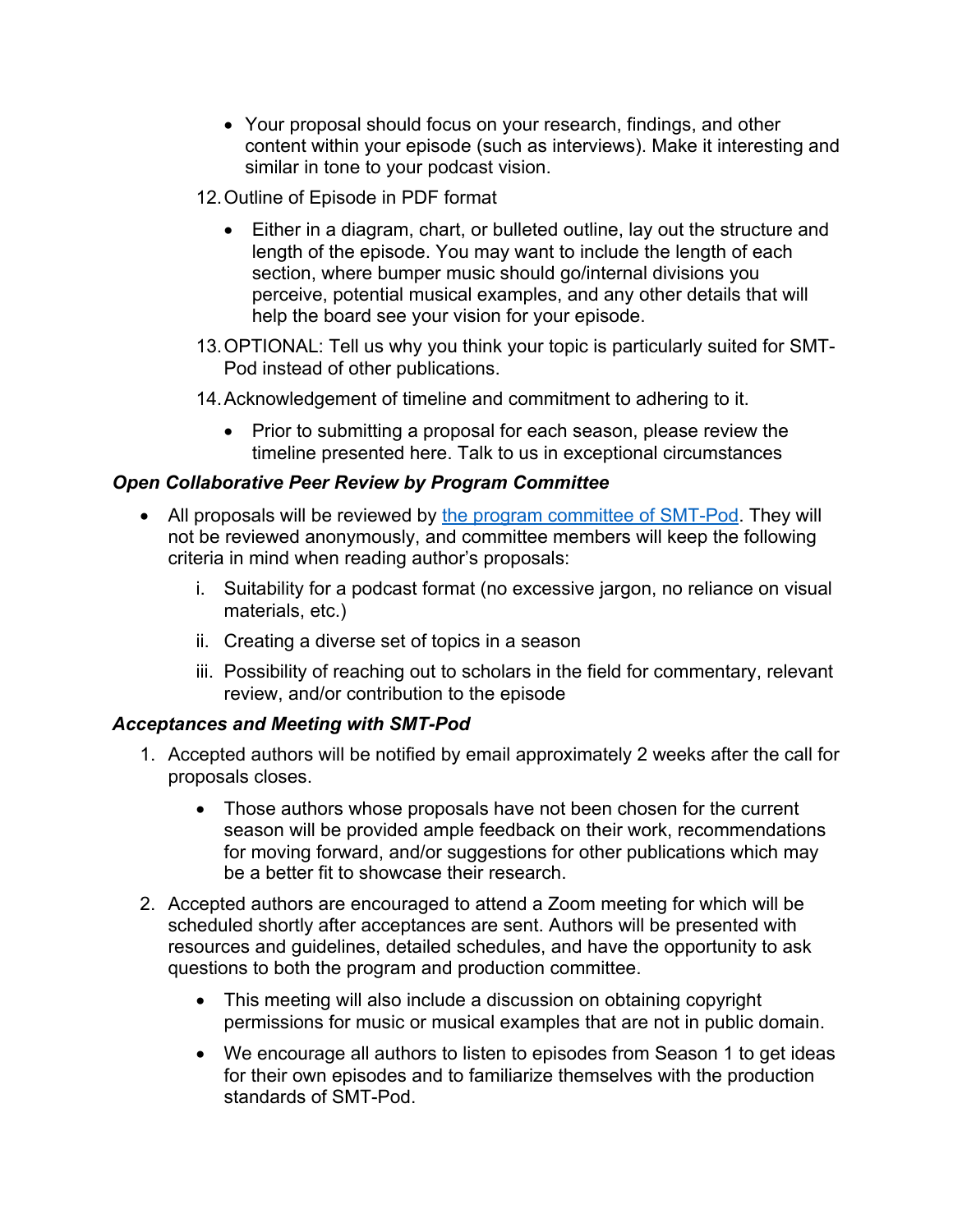## **Phase 2: Recording, Production, and Peer Review**

- 1. Authors are NOT required to have prior audio recording or editing experience. If you are comfortable recording and editing audio, you are encouraged to do so for the main content of your episode (SMT-Pod will take care of final production and opening/closing credits). If you are less experienced with this technology, members of the production committee will work closely with you in all phases of production.
- 2. Authors will have approximately two months to compile an audio draft of their episode. The audio draft does not need to include all musical examples but should be in a condition where the editorial board and peer reviewer can envision the final version.
	- The audio draft must be accompanied by a complete transcript (including any interviews) for peer reviewers to follow along and comment on. If you need help with the transcript, feel free to recruit colleagues and/or students to help you or reach out to the board for resources.
	- Authors should keep in mind that this is a draft—the peer reviewer and/or editorial board will likely request that some portions be re-recorded or restructured.
- 3. Each episode is assigned a team of board members to listen to audio drafts, check for quality, and interact with the peer reviewer comments.
	- Authors will be informed of the members of their team while audio drafts are being created and should use their team as a resource.
- 4. The audio draft will be sent to one of the author-chosen peer reviewers with the expectation that they return one of the following results along with detailed comments:
	- Accept as is
	- Accept with suggestions\*
	- Accept pending revisions\*
	- Rejection
	- \*Suggestions = can ignore; revisions = must be addressed
- 5. In the spirit of our open collaborative peer review process, peer reviewers will know the author's name and the author will know who their peer reviewer is. In the final version of the episode, authors will acknowledge the peer reviewer by name.
- 6. The board reserves the opportunity to reject an episode after peer review or after final production should the episode not meet expectations in production quality or academic rigor.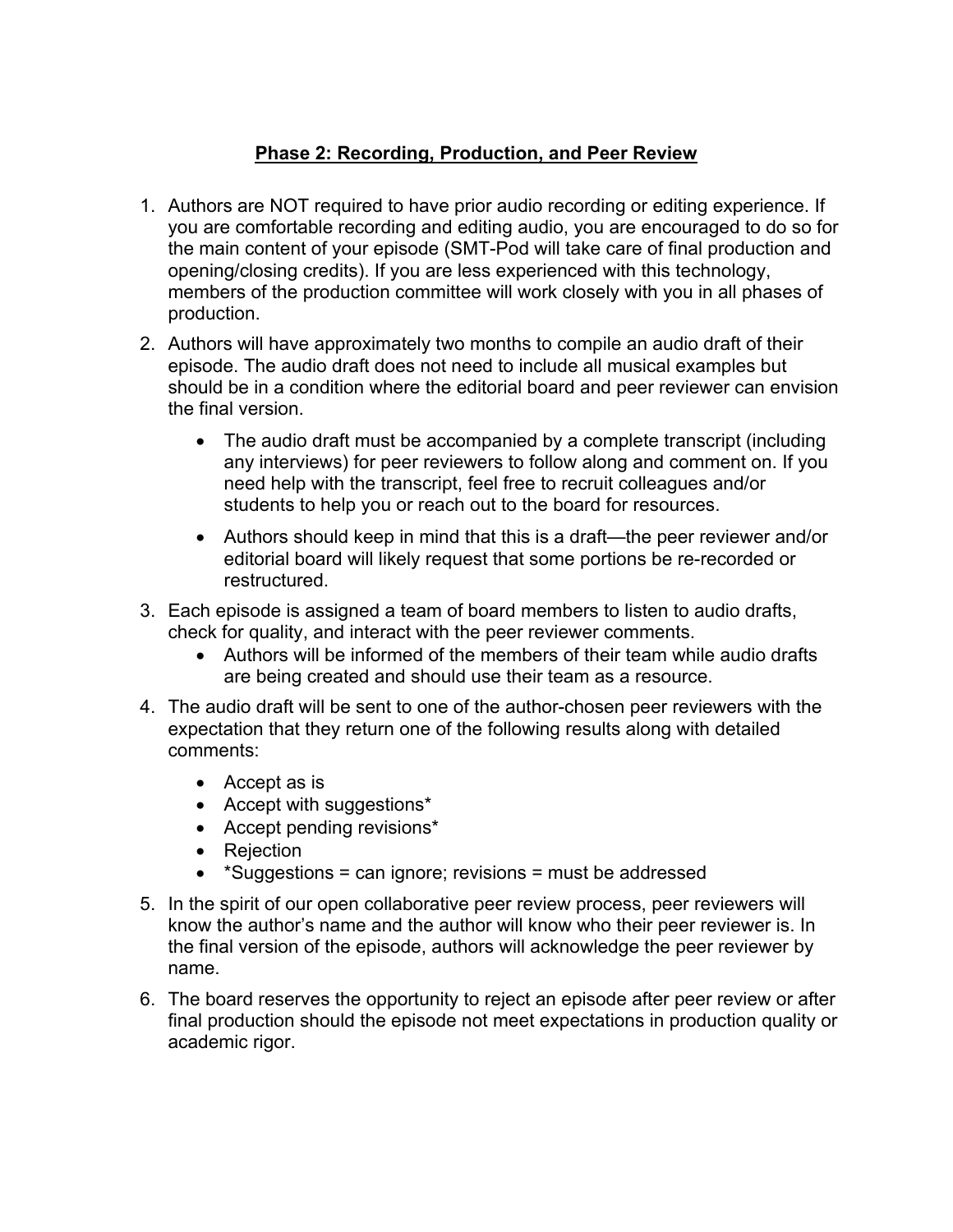# **Phase 3: Final Edits and Post-Production**

- 1. Once the peer reviewer completes their commentary and renders a decision, SMT-Pod will send them to the author along with any additional guidelines.
- 2. Authors will have approximately 1 month to make any necessary edits and create a final audio file (either on their own or in consultation with the production committee).
- 3. Authors are responsible for any copyright permissions or infringements related to musical examples in their episode.
	- If obtaining permissions is too challenging or problematic, consider creating a reduction of the score. Rather than obtain copyright permissions for a recording of a public domain piece, consider having students or colleagues perform the excerpts (they will be included in the credits and show notes!)
- 4. Authors must send the following items along with their final audio:
	- i. Complete transcript of episode (not including timestamps) follow the structure of transcripts found on our website in the podcast player
	- ii. Approximately 100-word bio for the website
	- iii. 1-sentence summary of the episode (this will be read during the introduction; board may edit for length or clarity)
	- iv. Headshot (preferably a fun, candid shot, perhaps while recording the episode)
	- v. 5 Keywords
	- vi. Supplemental Materials—following the formatting and reference guidelines from the provided template
	- vii. Separate sound file or acknowledgements (authors must thank their peer reviewer)
	- viii.Audio clip pronouncing author's name (or any other names in the episode)
	- ix. Any credits or additional details to include in the show notes
	- x. Websites/Social Media handles (if you have them)
- 5. Authors will be sent the final episode audio and will be able to provide one round of final edits.